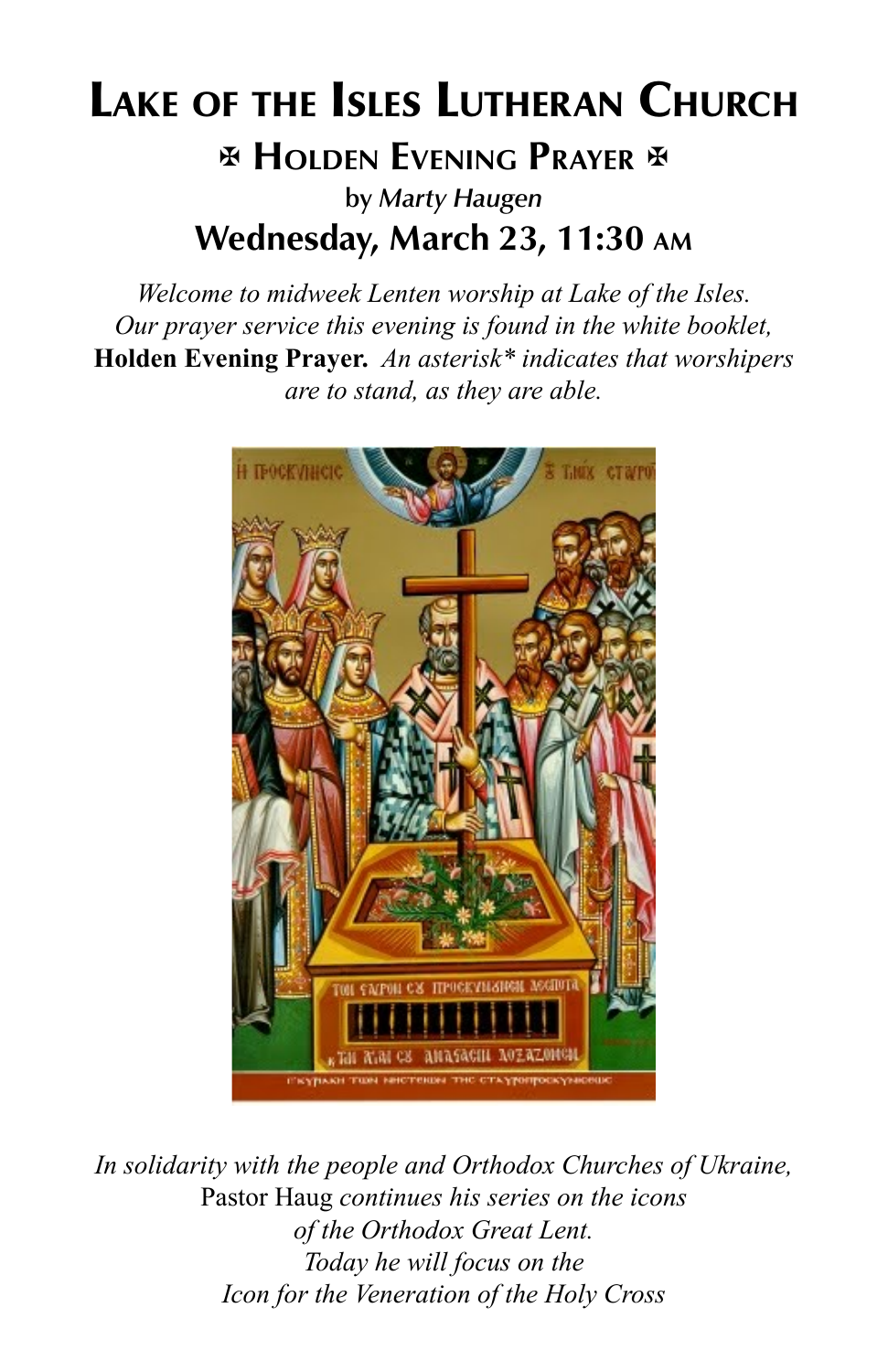## **PRELUDE**

### **\*Service of Light** *~ p2* **\*Evening Hymn** *~ p3* **\*Evening Thanksgiving** *~ p4* **Psalmody**  $\sim p4$ *Sung in Canon: Group 1/Lectern, Group 2/Pulpit*

*Silence for Meditation*

## **Psalm Prayer Lessons**

#### *Hebrews 4:14-5:6*

<sup>14</sup> Since, then, we have a great high priest who has passed through the heavens, Jesus, the Son of God, let us hold fast to our confession. 15 For we do not have a high priest who is unable to sympathize with our weaknesses, but we have one who in every respect has been tested[a] as we are, yet without sin. 16 Let us therefore approach the throne of grace with boldness, so that we may receive mercy and find grace to help in time of need.

Every high priest chosen from among mortals is put in charge of things pertaining to God on their behalf, to offer gifts and sacrifices for sins. 2 He is able to deal gently with the ignorant and wayward, since he himself is subject to weakness; <sup>3</sup> and because of this he must offer sacrifice for his own sins as well as for those of the people. 4 And one does not presume to take this honor, but takes it only when called by God, just as Aaron was.

So also Christ did not glorify himself in becoming a high priest, but was appointed by the one who said to him,

"You are my Son,

today I have begotten you";

<sup>6</sup> as he says also in another place,

"You are a priest forever,

according to the order of Melchizedek."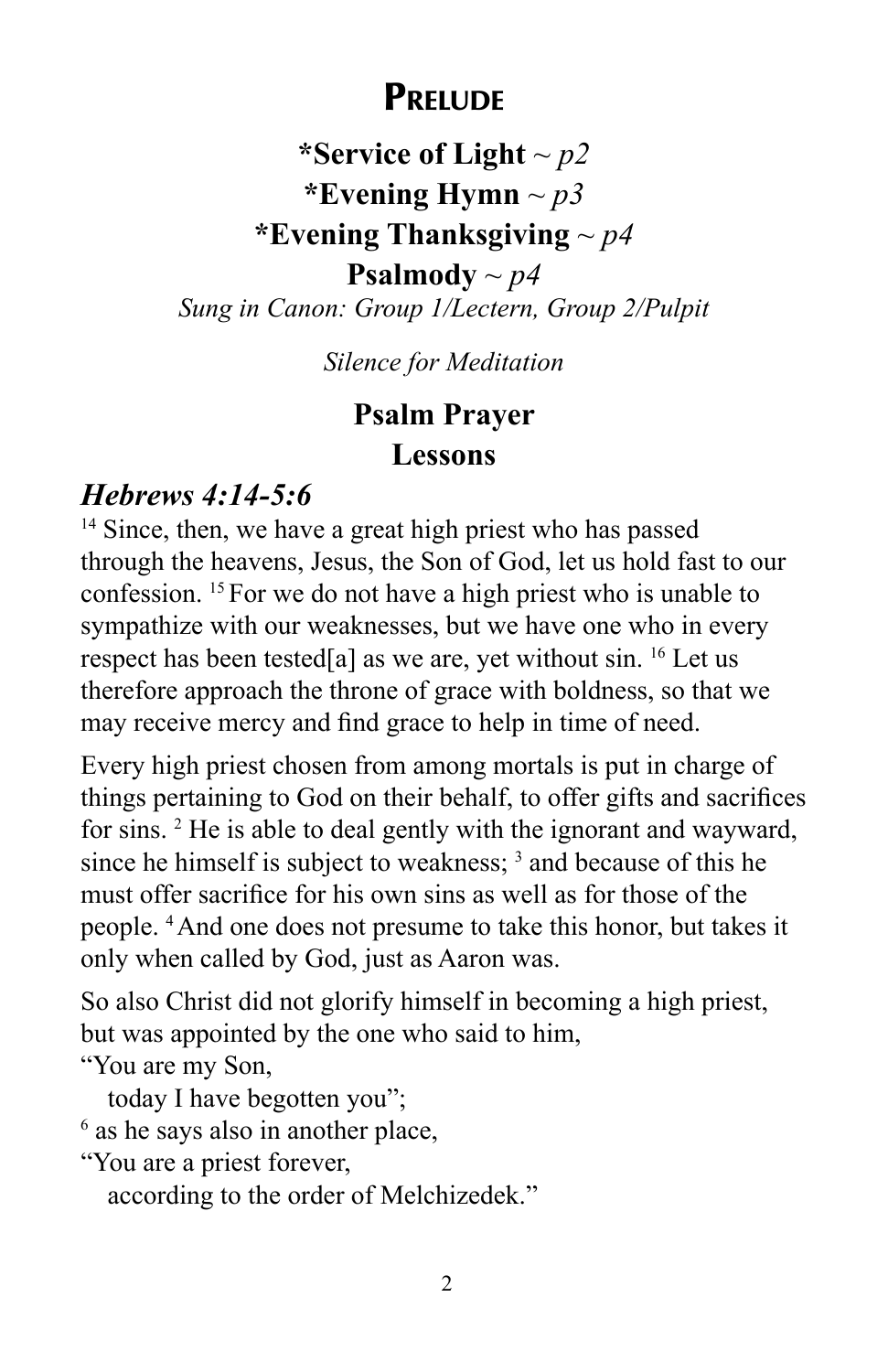#### *Mark 8:34-9:1*

<sup>34</sup> He called the crowd with his disciples, and said to them, "If any want to become my followers, let them deny themselves and take up their cross and follow me. 35 For those who want to save their life will lose it, and those who lose their life for my sake, and for the sake of the gospel,[a] will save it. 36 For what will it profit them to gain the whole world and forfeit their life? 37 Indeed, what can they give in return for their life? 38 Those who are ashamed of me and of my words[b] in this adulterous and sinful generation, of them the Son of Man will also be ashamed when he comes in the glory of his Father with the holy angels."

<sup>1</sup> And he said to them, "Truly I tell you, there are some standing here who will not taste death until they see that the kingdom of God has come with power."

#### **Meditation**

*Silence for Meditation*

**The Annunciation** *~ p8* **\*The Magnificat** *~ p8* **\*Litany & Prayers** *~ p10* **\*Blessing** *~ p12*

## **POSTILIDE**

| <b>WORSHIP LEADERS TODAY</b> PastorDr. Rev. Arden D. Haug |                             |
|-----------------------------------------------------------|-----------------------------|
|                                                           | Assistant Michelle McCreery |
|                                                           | PianistDr. Kris Rizzotto    |